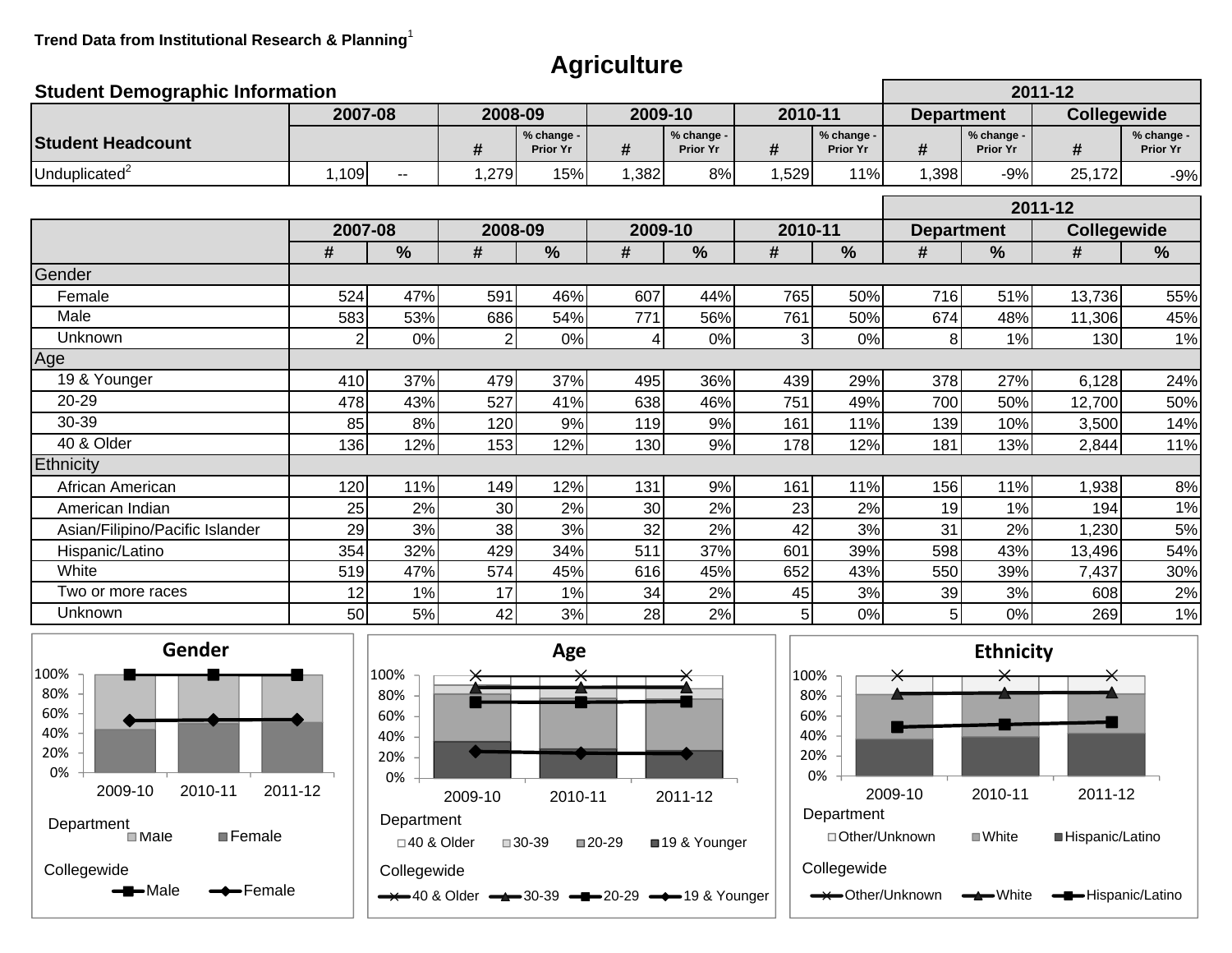# **Agriculture**

| <b>Course Enrollments - Productivity</b> |           |                  |          |           |           |           |           |           | 2011-12           |                  |             |           |
|------------------------------------------|-----------|------------------|----------|-----------|-----------|-----------|-----------|-----------|-------------------|------------------|-------------|-----------|
|                                          | 2007-08   |                  | 2008-09  |           | 2009-10   |           | 2010-11   |           | <b>Department</b> |                  | Collegewide |           |
|                                          | $F-t-F^3$ | <b>DE</b>        | $F-t-F3$ | <b>DE</b> | $F-t-F^3$ | <b>DE</b> | $F-t-F^3$ | <b>DE</b> | $F-t-F^3$         | <b>DE</b>        | $F-t-F^3$   | <b>DE</b> |
| <b>Number of Sections</b>                | 95        |                  | 92       |           | 57        |           | 67        |           | 60                | b                | 3,177       | 266       |
| Enrollment <sup>4</sup>                  |           |                  |          |           |           |           |           |           |                   |                  |             |           |
| Census                                   | 2,230     | 34               | 2,357    | 41        | 2,253     | 250       | 2,361     | 273       | 2,209             | 255              | 102,198     | 9,630     |
| Students/Section <sup>5</sup>            | 23        |                  | 26       | 21        | 40        | 36        | 35        | 39        | 37                | 43               | 32          | 36        |
| Productivity                             |           |                  |          |           |           |           |           |           |                   |                  |             |           |
| FTES <sup>6</sup>                        | 284.1     | 5.1              | 303.0    | 3.8       | 282.3     | 32.4      | 293.3     | 25.9      | 274.6             | 31.2             | 11,548.2    | 1,050.1   |
| FTEF <sup>6</sup>                        | 21.3      | 0.2 <sub>l</sub> | 21.8     | 0.0       | 14.4      | 1.8       | 16.3      | 1.6I      | 14.8              | 1.4 <sub>1</sub> | 694.3       | 53.6      |
| FTES/FTEF <sup>7</sup>                   | 13.3      | 0.2              | 13.9     | 0.0       | 19.6      | 1.8       | 18.0      | ا6.،      | 18.5              | 1.4 <sub>1</sub> | 16.6        | 19.6      |
|                                          |           |                  |          |           |           |           |           |           |                   |                  |             |           |





| <b>Outcomes</b>                                |          |           |           |       |                    |           |          |                   |          | 2011-12     |          |           |  |  |
|------------------------------------------------|----------|-----------|-----------|-------|--------------------|-----------|----------|-------------------|----------|-------------|----------|-----------|--|--|
|                                                | 2007-08  |           | 2008-09   |       | 2009-10<br>2010-11 |           |          | <b>Department</b> |          | Collegewide |          |           |  |  |
|                                                | $F-t-F3$ | <b>DE</b> | $F-t-F^3$ | DE    | $F-t-F3$           | <b>DE</b> | $F-t-F3$ | DE                | $F-t-F3$ | <b>DE</b>   | $F-t-F3$ | <b>DE</b> |  |  |
| Retention Rate by Delivery Mode <sup>8,9</sup> | 92.4%    | 84.4%     | 88.7%     | 73.2% | 90.1%              | 80.8%     | 91.5%    | 71.1%             | 91.2%    | 79.8%       | 84.3%    | 72.5%     |  |  |
| Overall Department Retention Rate              | 92.3%    |           | 88.4%     |       | 89.2%              |           | 89.5%    |                   | 90.0%    |             | 83.2%    |           |  |  |
| Success Rate by Delivery Mode <sup>8,9</sup>   | 76.3%    | 81.3%     | 71.3%     | 58.5% | 77.4%              | 61.6%     | 77.7%I   | 57.5%             | 79.1%    | 64.7%       | 67.6%    | 48.8%     |  |  |
| Overall Department Success Rate                | 76.3%    |           | 71.1%     |       | 75.9%              |           | 75.7%    |                   | 77.6%    |             | 66.0%    |           |  |  |



#### **Trend Data from Institutional Research & Planning**<sup>1</sup>